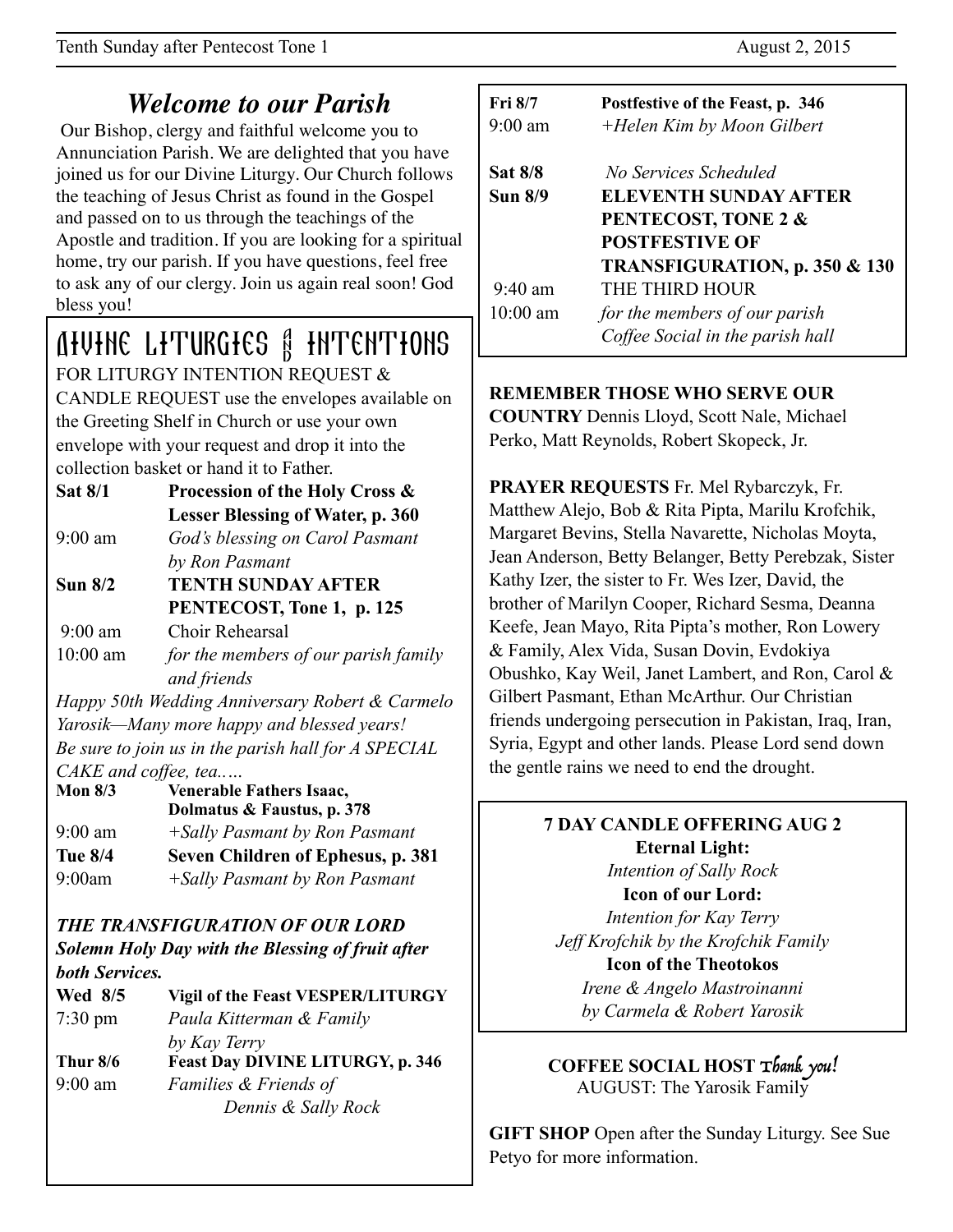## **Parish Calendar & Upcoming Events THIS WEEKEND**

### **7/30 Friday-8/2 Sunday ALIVE IN CHRIST 2015**

Spiritual Retreat for young men and boys. Palomar Christian Conference Center in Palomar Mountain, CA.

#### **8/1 Saturday-8/14 Friday-THE DORMITION**

**FAST** a penitential time abstinence from meat on Fridays and highly encouraged for Wednesdays

#### **TRANSFIGURATION OF OUR LORD, Solemn Holy Day**

### **Sun 8/9 16TH ANNUAL PILGRIMAGE** in

 honor of Our Lady of Perpetual Help at St. George Parish in Olympia, Washington. For information **[www.olphshrine.com](http://www.olphshrine.com)**

### **DORMITION OF THE THEOTOKOS,**

#### **HolyDay of Obligation Blessing of Flowers**

#### **8/29 Saturday Simple Holy for the Beheading of St. John the Baptist.**

Divine Liturgy………………………9:00 am **CRAFT FARE—**The event is on our church grounds September 26, Saturday from 9:00 am to 4:00pm. Local crafters and artist, food sale, jams, baked goods, raffle, balloon animals, books sale. Open to the Public

—Church tours 11am till 2pm. Contact: Nicole at 714-906-9630 [anaheimcraftfair@gmail.com](mailto:anaheimcraftfair@gmail.com)

#### **READER/CHOIR REHEARSAL SCHEDULE** TODAY

| 8/02 | REHEARSAL                       | $9:00 - 9:45$ am      |  |
|------|---------------------------------|-----------------------|--|
|      | Mike Petyo                      | 1 Corinthians 4:9-16  |  |
| 8/09 | 3rd Hour 9:40 am                |                       |  |
|      | George Petyo                    | 1 Corinthians 9:2-12  |  |
| 8/16 | <b>REHEARSAL</b>                | $9:00 - 9:45$ am      |  |
|      | Steve Kopko                     | 1 Corinthians 15:1-11 |  |
| 8/23 | 3rd Hour 9:40 am                |                       |  |
|      | Jon Weil 1 Corinthians 16:13-24 |                       |  |

#### **50/50 UPDATE & THANK YOU! \$165.00**

 Last Sunday, July 26 raffle drawing, Dennis Rock was our winner. Congratulations, Dennis!

 Our next 50/50 raffle starts on Sunday, August 2, 2015 and runs through Sunday, September 27, 2015. Each ticket is \$5 or 5 tickets for \$20; you need not be present when winner is announced. See Anne Voytilla in the Parish Hall.

**SIX MONTH PARISH FINANCIAL REPORT** is available in the parish hall on the bulletin board.

## **TITHING AND ATTENDANCE REPORT**

**July 26** Attendance: Sun: 10:00 am 110 Souls Adult Tithes : \$18,867.00 Youth Tithes: \$10.00 Candles: \$119.00 Recycling: \$12.79 Principle Reduction: \$95.00 Craft Fare: \$35.00 Thank you for your support and love for our Parish.



*DON'T FORGET TO MAKE A BASKET OF FRUIT AND BRING IT TO CHURCH FOR THE SOLEMN BLESSING WEDNESDAY NIGHT OR THURSDAY MORNING.*